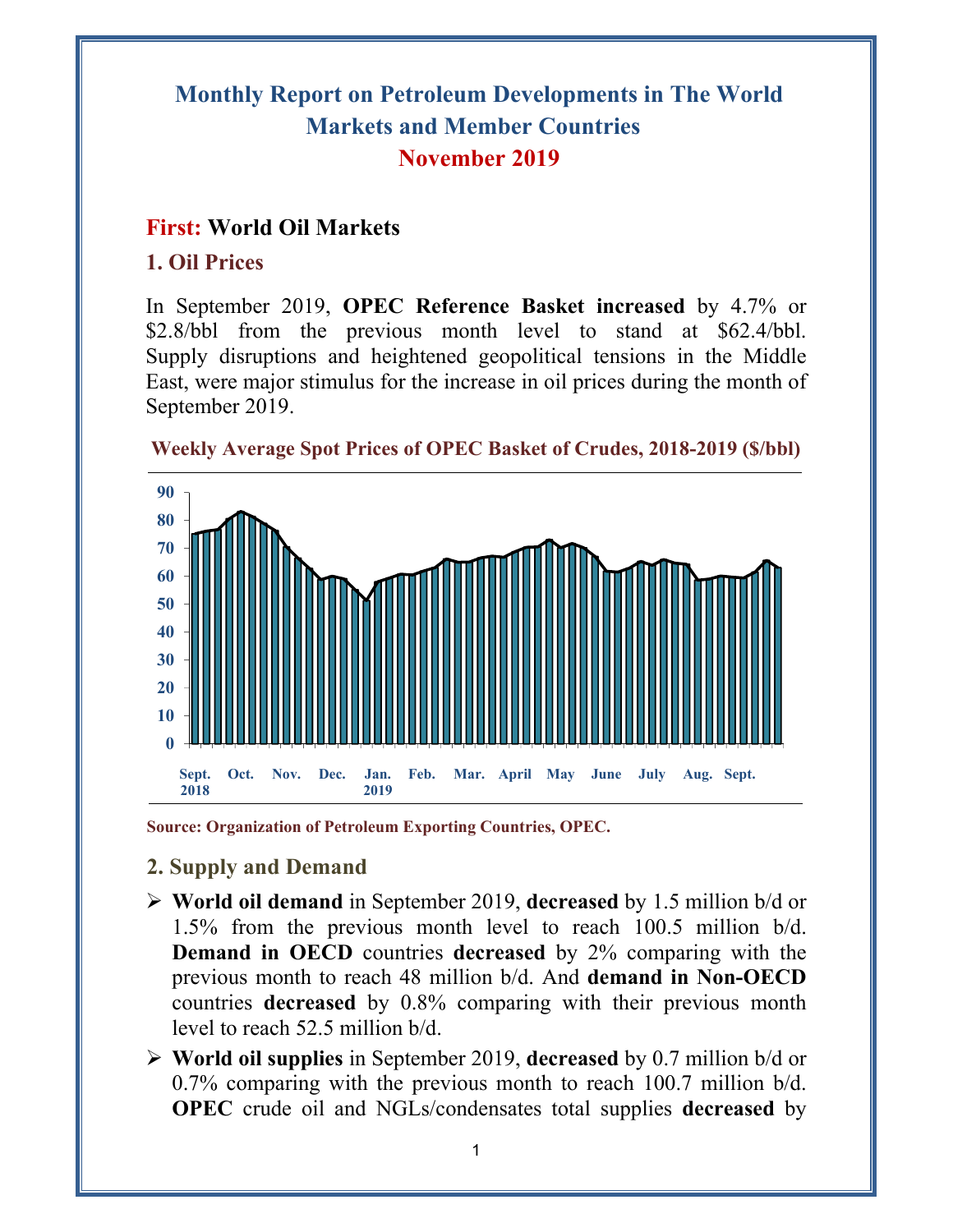2% comparing with the previous month to reach 34.5 million b/d. Whereas preliminary estimates show that **Non-OPEC** supplies remained stable at the same previous month level of 66.2 million b/d.





**Source: Energy Intelligence Briefing Oct. 23, 2019.** 

 **US tight oil production** in September 2019, **increased** by 1.1% to reach about 8.8 million b/d, whereas **US oil rig count decreased** for the tenth month in a row, by 40 rig from the previous month level to stand at 781 rig.

**US tight oil production and oil rig count** 





#### **3. Oil Inventories**

 **OECD commercial inventories** in September 2019 **decreased** by 27 million barrels from the previous month level to reach 2947 million